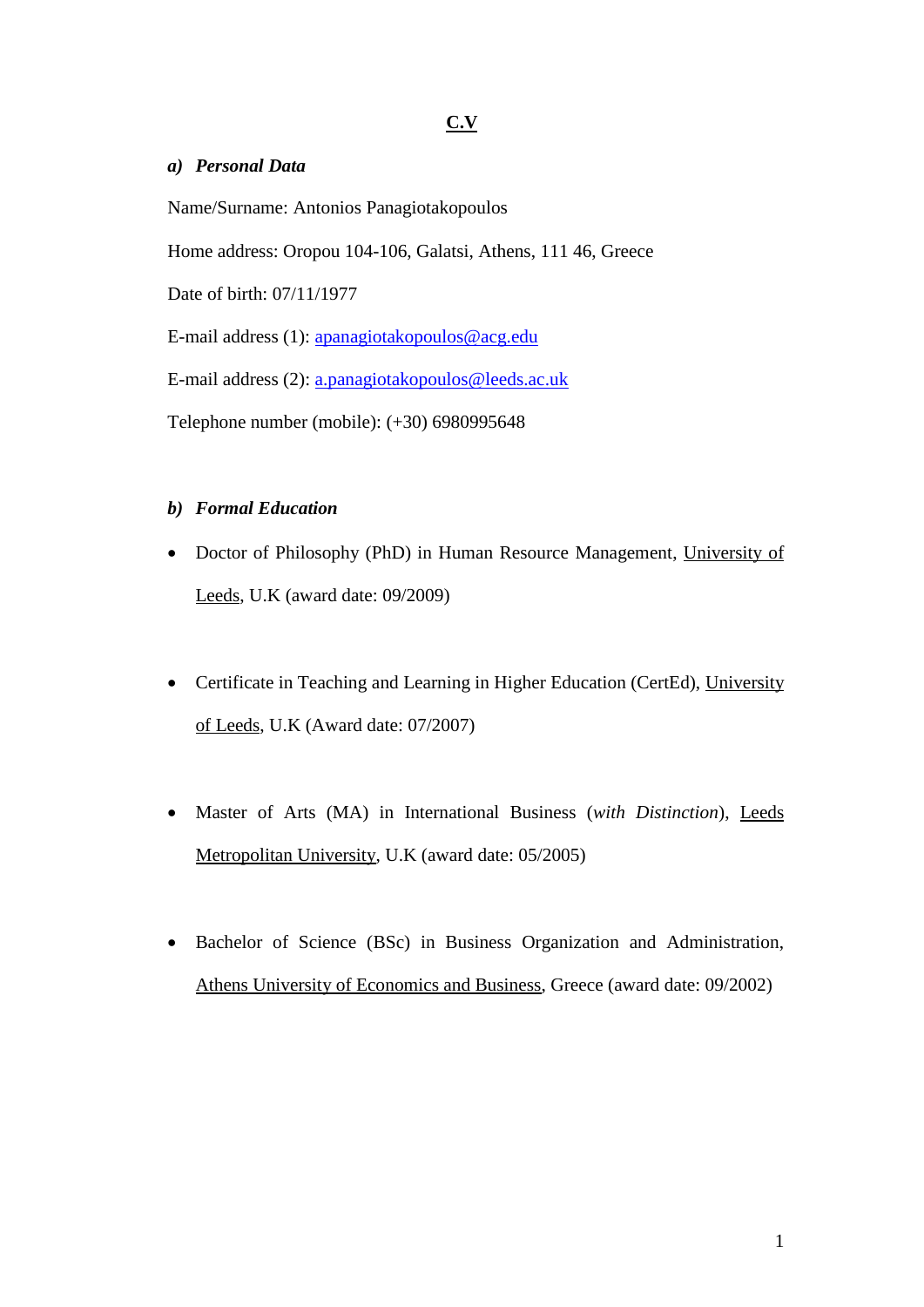*c) Membership of International Educational Bodies and Research Centers* -Associate member of the Higher Education Academy (HEA), U.K (Recognition reference: 33592, Date: 22/02/2008)

-Associate member of the Centre for Employment Relations, Innovation and Change (CERIC), University of Leeds, U.K

#### *d) Employment History*

*09/2016 –Present:* Senior Lecturer of Human Resource Management, American College of Greece (DEREE), Athens, Greece.

### *Main duties:*

-Module leader in 3 subjects at undergraduate level: *'Strategic Human Resource Management', 'Organizational Psychology'* and *'Principles of Management'*.

*08/2013 – Present:* Dissertation tutor and visiting research Fellow (annual fixedterm contract) in Human Resource Management, Centre for Employment Relations, Innovation and Change (CERIC), University of Leeds, U.K

#### *Main duties (from May to September):*

-Leading various research projects around 'Human Resource Management/Organizational Psychology'

-Dissertation supervision of postgraduate students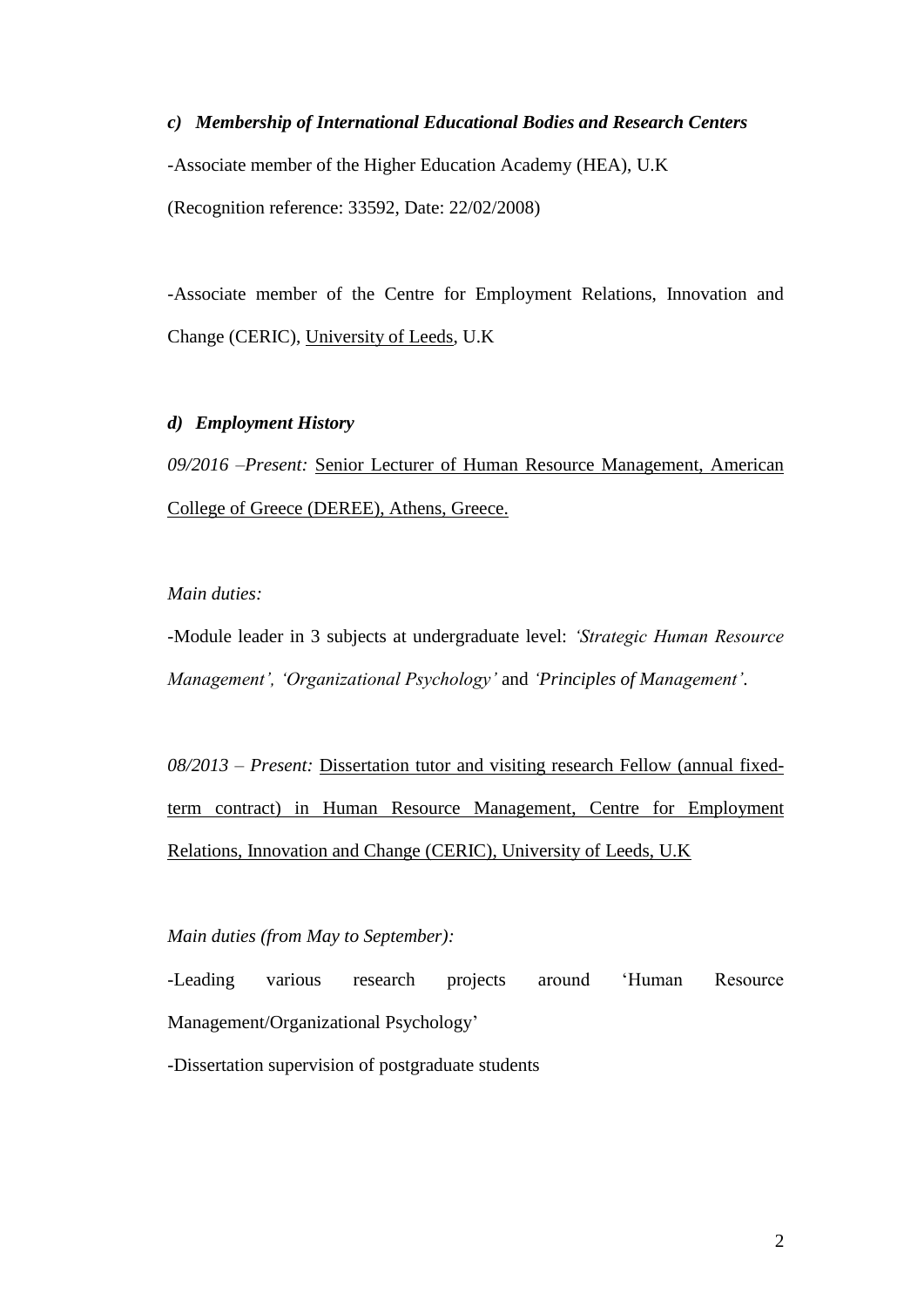*09/2009 – 9/2016:* Senior Lecturer of Human Resource Management, New York College, Athens, Greece.

### *Main duties:*

-Module leader in 5 subjects at undergraduate and postgraduate level (MBA) [Subjects: *'Strategic Human Resource Management', 'Organizational Psychology', 'Training and Development', 'Employee Relations', 'Research Methods'*]

-MBA and PhD dissertation supervision

*01/2006 – 01/2009*: Seminar tutor of Human Resource Management, Leeds University Business School, University of Leeds, U.K

## *Main duties*

-Seminar teaching of 3 undergraduate modules [Subjects: '*Strategic Human Resource Management', 'Industrial Studies', 'Contemporary Employee Relations'*].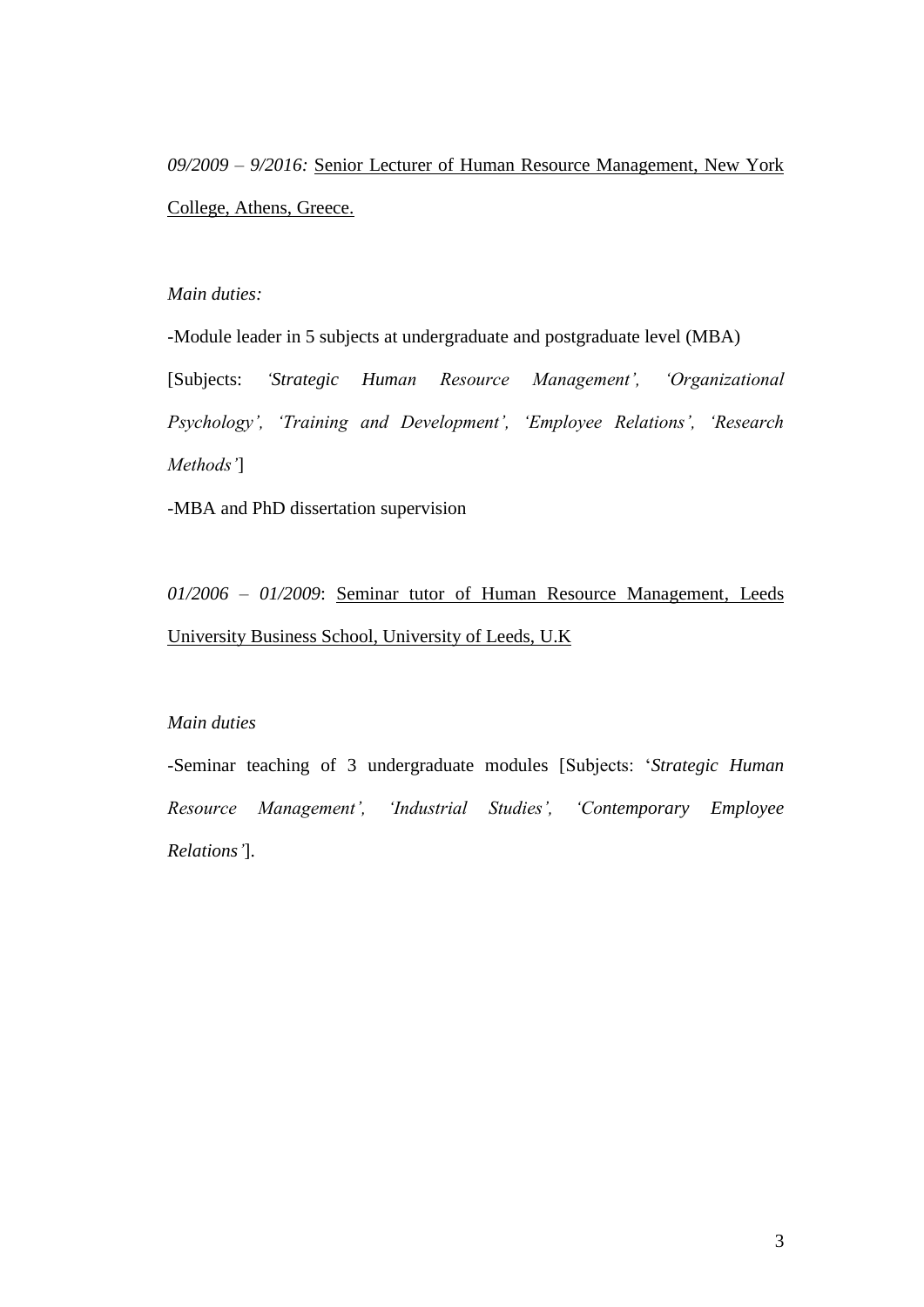#### *e)* **Main Publications and conference presentations**

- Panagiotakopoulos, A. (2006) 'A critical review of Human Resource Management in small industrial firms'. Paper presented at the annual Doctoral conference of the University of Leeds, 13-14 July, Leeds, U.K.
- Panagiotakopoulos, A., Wallis, E. and Stuart, M. (2007) 'On-the-job learning methodologies'. Learning Through Work Research Project. Leicester: The National Institute of Adult Continuing Education (NIACE) publications.
- Panagiotakopoulos, A. (2008) 'Training Strategies of Greek Industrial Small and Medium-sized Enterprises'. Paper presented at the annual conference of the Centre for Employment Relations, Innovation and Change (CERIC), 14 May, Leeds, U.K.
- Panagiotakopoulos, A. (2011) 'What drives training in industrial micro-firms? Evidence from Greece', Industrial and Commercial Training, vol. 43, no.2, pp.  $113 - 120$
- Panagiotakopoulos, A. (2011) 'Barriers to employee training and learning in small and medium-sized enterprises (SMEs)', Development and Learning in Organizations, vol. 25 no. 3, pp.  $15 - 18$
- Panagiotakopoulos, A. (2011) 'Workplace Learning and its Organizational Benefits for Small Enterprises: Evidence from Greek Industrial Firms', The Learning Organization, vol. 18, no. 5, pp. 364-374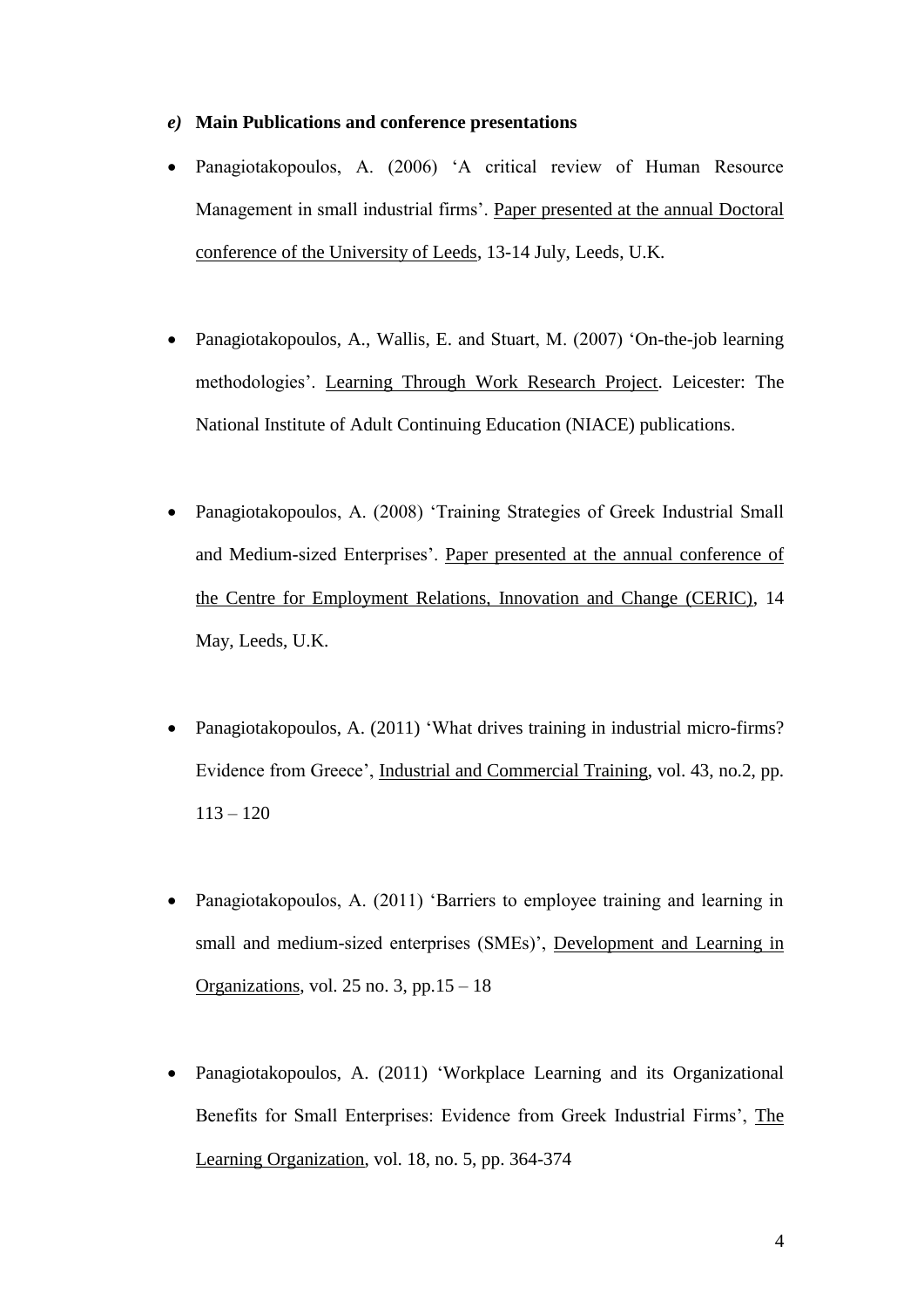- Panagiotakopoulos, A. (2012) 'Employability Skills Development in Greek Higher Education Institutions (HEIs): Implications for policy makers', Higher Education, Skills and Work-based Learning, vol. 2, no. 2, pp. 141-150
- Panagiotakopoulos, A. (2012) 'Greek manufacturing firms: low skills, low wages and low profitability', Journal of Business Strategy, vol. 33, no. 2, pp. 31-37
- Panagiotakopoulos, A. (2012) 'Staff 'poaching' in the small business context: overcoming this key barrier to training', Industrial and Commercial Training, vol. 44, no. 6, pp. 326-333
- Panagiotakopoulos, A. (2013) 'Make the most of human resource management: Mini-market switches from competing on price to competing on service', Human Resource Management International Digest, vol. 21, no. 1, pp. 26 – 27
- Panagiotakopoulos, A. (2013) 'The impact of employee learning on staff motivation in Greek small firms: the employees' perspective', Development and Learning in Organizations, vol. 27, no. 2, pp.  $13 - 15$
- Panagiotakopoulos, A. (2014) 'Exploring stress management training provision for students in the context of post-secondary education: evidence from Greece', On the Horizon, vol. 22, no. 2, pp. 161-169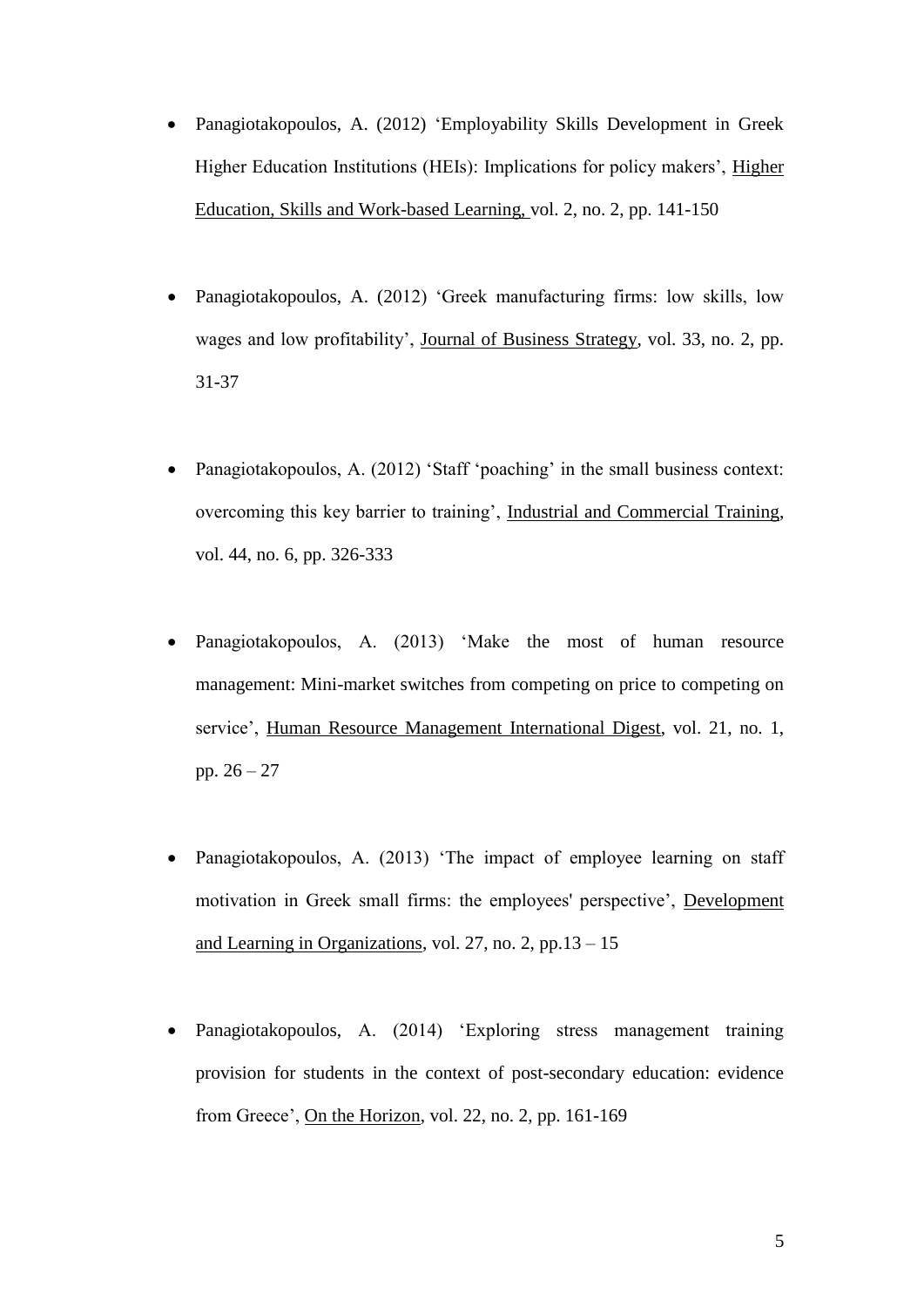- Panagiotakopoulos, A. (2014) 'Enhancing staff motivation in tough periods: implications for business leaders', Strategic Direction, vol. 30, no. 6, pp. 35-36
- Panagiotakopoulos, A. (2015) 'Unmasking the key barrier to informal staff learning in large organizations', Strategic HR review, vol. 15, no. 1.
- Panagiotakopoulos, A., Bessa, I. and Stuart, M. (2015) 'Welfare state policies and in-work poverty: a comparative analysis of Greece and the U.K'. Paper presented at the International Labour Process (ILP) Conference, Athens, 14<sup>th</sup> April, Greece
- Panagiotakopoulos, A. (2016) 'Creating a high-skills society during recession: issues for policy makers', International Journal of Training and Development, vol. 19, no. 4, pp. 253-269
- Panagiotakopoulos, A. (2016) 'Creating employable graduates: the case of ethnic minority students', Journal of Applied Research in Higher Education, vol. 8, no. 2, pp. 196-209
- Panagiotakopoulos, A. (2016) 'Staff poaching', in Wilkinson, A. and S. Johnstone (ed.) Encyclopedia of Human Resource Management. Northampton: Edward Elgar publications